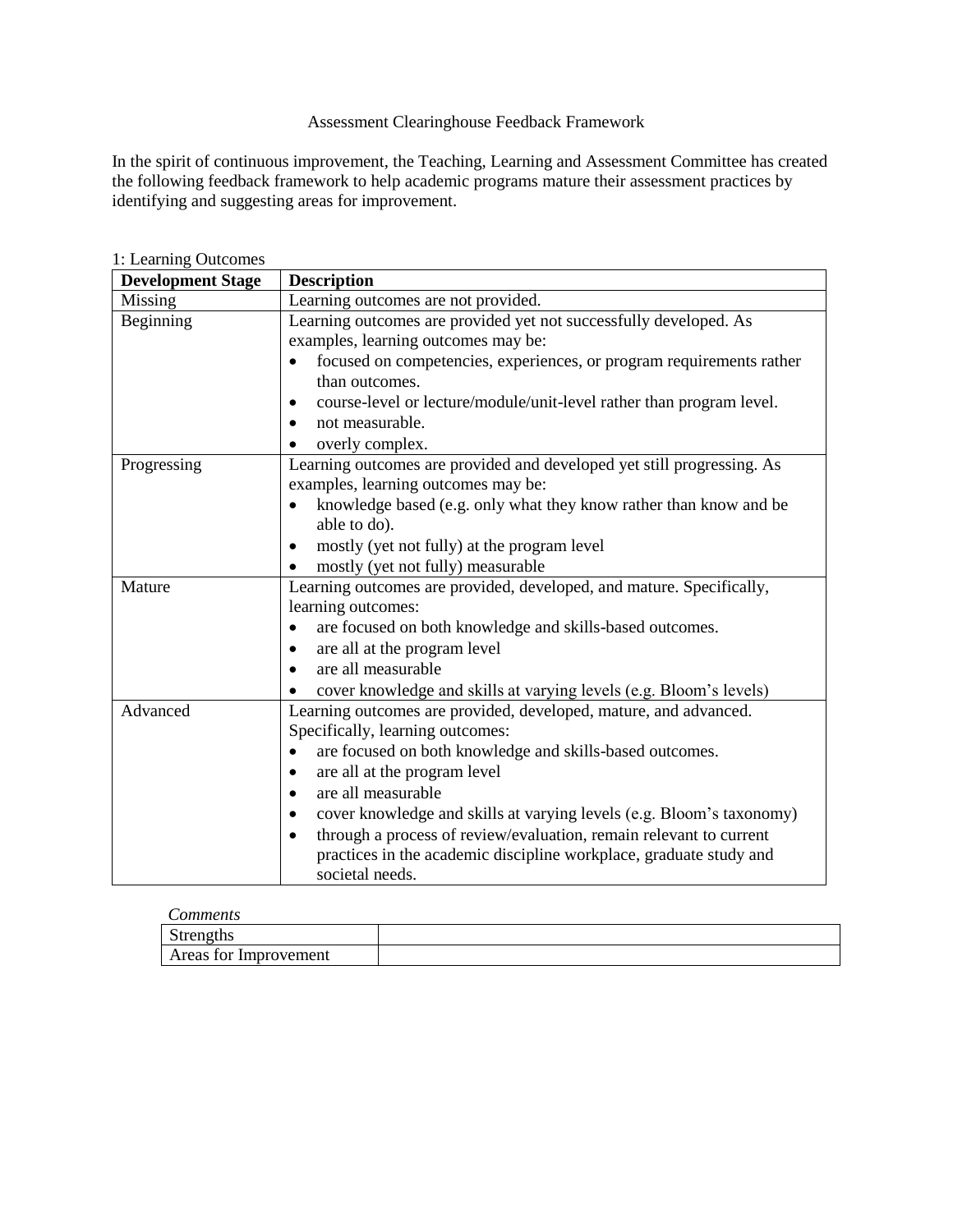# 2a: Assessment Plan (Process /Execution)

| <b>Development Stage</b> | <b>Description</b>                                                         |  |  |  |
|--------------------------|----------------------------------------------------------------------------|--|--|--|
| Missing                  | Assessment plan/process is not provided.                                   |  |  |  |
| Beginning                | Assessment plans are provided yet not successfully developed. For example, |  |  |  |
|                          | the assessment plan/process may                                            |  |  |  |
|                          | be only episodic; no explicit plans for repeating are explained.           |  |  |  |
|                          | be implicit rather than explicit; goals are not explicitly provided.       |  |  |  |
|                          | not describe or have evidence of broad faculty involvement                 |  |  |  |
|                          | not have a curriculum map                                                  |  |  |  |
|                          | not have a timeline                                                        |  |  |  |
|                          | have one assessment/measure throughout the program                         |  |  |  |
| Progressing              | Assessment plans are provided and developed yet still progressing. As      |  |  |  |
|                          | examples, the assessment plan/process may have some or most of the         |  |  |  |
|                          | following:                                                                 |  |  |  |
|                          | have explicit, repeatable plans                                            |  |  |  |
|                          | have explicit measurable goals                                             |  |  |  |
|                          | describe some faculty involvement that may or may not be consistent        |  |  |  |
|                          | have a basic curriculum map                                                |  |  |  |
|                          | have a basic timeline                                                      |  |  |  |
|                          | have more than one assessment/measure throughout the program               |  |  |  |
| Mature                   | Assessment plan/process is provided, developed, and mature. Specifically,  |  |  |  |
|                          | the assessment plan process:                                               |  |  |  |
|                          | has explicit, repeatable plans with explicit, measurable goals.            |  |  |  |
|                          | has a curriculum map and timeline.                                         |  |  |  |
|                          | has consistent annual faculty involvement with the majority of the         |  |  |  |
|                          | faculty                                                                    |  |  |  |
|                          | demonstrates periodic evaluation and improvement to the assessment         |  |  |  |
|                          | process                                                                    |  |  |  |
|                          | includes assessments/measures at more than one level in the program        |  |  |  |
|                          | (e.g. foundation, capstone, etc.).                                         |  |  |  |
|                          | includes assessment/measures across all modes of delivery                  |  |  |  |
| Advanced                 | Assessment plan/process is provided, developed, mature, and advanced.      |  |  |  |
|                          | Specifically, the assessment plan / process:                               |  |  |  |
|                          | has explicit, repeatable plans with explicit, measurable goals that vary   |  |  |  |
|                          | across the program.                                                        |  |  |  |
|                          | has a robust, multi-faceted curriculum map across the entire program.      |  |  |  |
|                          | has staggered timeline for collecting, disseminating, and using evidence   |  |  |  |
|                          | of student learning.                                                       |  |  |  |
|                          | is planned, managed, and implemented by majority faculty where as          |  |  |  |
|                          | appropriate                                                                |  |  |  |
|                          | demonstrates systematic, planned evaluation and improvement of the         |  |  |  |
|                          | assessment process.                                                        |  |  |  |
|                          | includes assessments/measures at multiple levels throughout the            |  |  |  |
|                          | program (e.g. foundation, capstone, etc.).                                 |  |  |  |
|                          | includes assessment/measures across all modes of delivery                  |  |  |  |

#### *Comments*

| $\tilde{\phantom{a}}$<br>Strenguis |  |
|------------------------------------|--|
| Areas for<br>· Improvement         |  |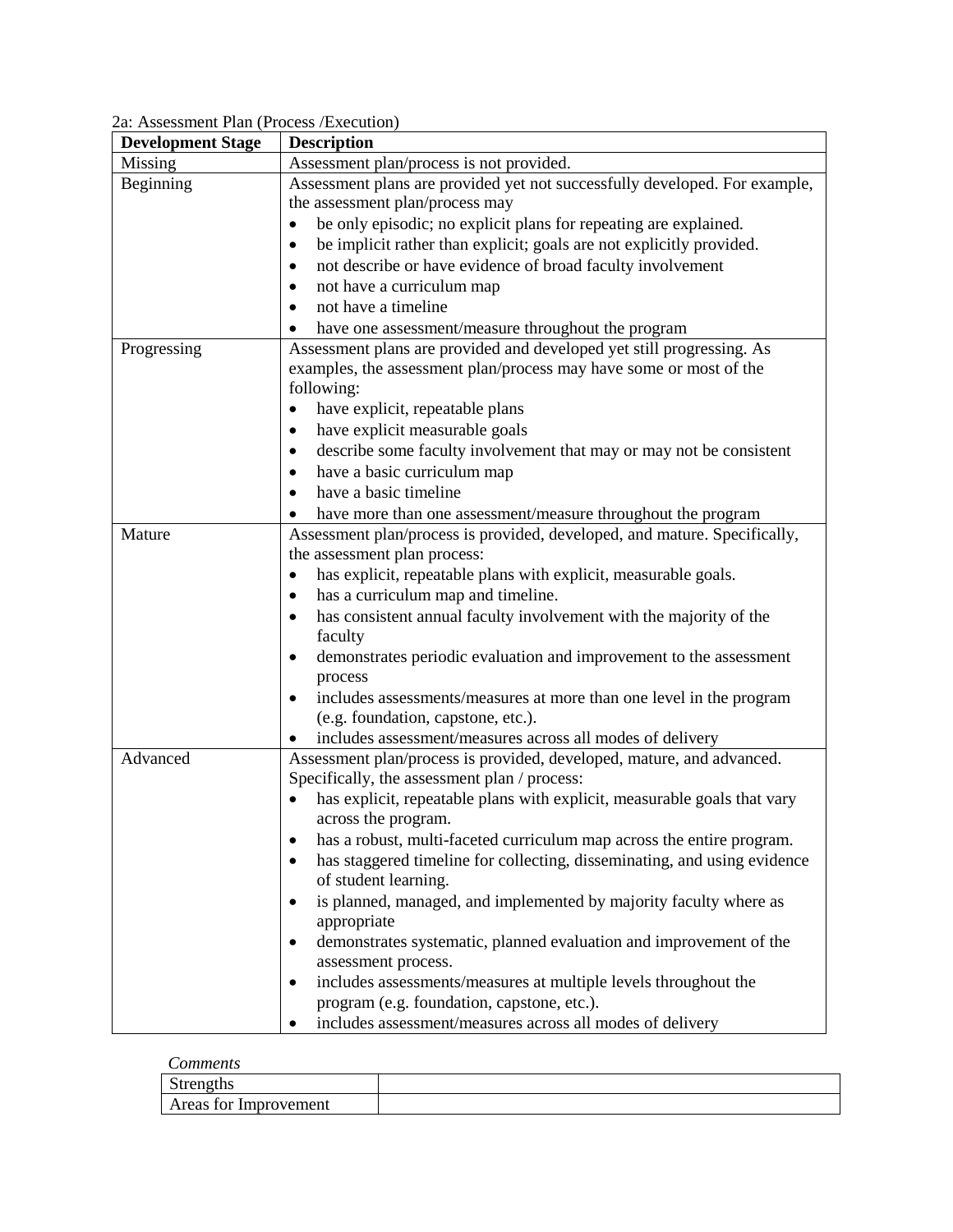### 2b: Assessment Plan (Measures)

| <b>Development Stage</b> |                                                                                                                                                                                                                                                                                                                                                                                                                                                                                                                                                     |
|--------------------------|-----------------------------------------------------------------------------------------------------------------------------------------------------------------------------------------------------------------------------------------------------------------------------------------------------------------------------------------------------------------------------------------------------------------------------------------------------------------------------------------------------------------------------------------------------|
| Missing                  | Measures are not described/included in the assessment plan.                                                                                                                                                                                                                                                                                                                                                                                                                                                                                         |
| Beginning                | Measures within the assessment plan are provided yet not successfully<br>developed. For example, measures within the assessment plan may:<br>include only indirect measures (e.g. student evaluations, aggregated<br>course grades, and/or student surveys)<br>include measures that are not mapped to learning outcomes<br>$\bullet$<br>not be developed with internal targets (e.g. expectations of<br>performance).                                                                                                                              |
| Progressing              | Measures within the assessment plan are provided and developed yet still<br>progressing. As examples, measures within the assessment plan may:<br>include at least one direct measure at one point (typically the end) of the<br>$\bullet$<br>program.<br>include at least one direct measure mapped to learning outcomes<br>include at least one direct measure at more than two levels (e.g.<br>exceeds/meets/does not meet)<br>include some internal targets (e.g., expectations of performance).<br>$\bullet$                                   |
| Mature                   | Measures within the assessment plan are provided, developed, and mature.<br>Specifically, measures within the assessment plan:<br>include multiple direct measures<br>include multiple direct measures at different points of the program. (e.g.<br>foundation, capstone, etc.)<br>has direct measures mapped to every learning outcome<br>$\bullet$<br>has created internal targets for each learning outcome measure                                                                                                                              |
| Advanced                 | Measures within the assessment plan are provided, developed, mature, and<br>advanced. Specifically, the measures within the assessment plan:<br>include multiple direct and indirect measures<br>$\bullet$<br>include multiple direct and indirect measures at different points of the<br>$\bullet$<br>program.<br>has direct measures mapped to every learning outcome.<br>has nuanced internal targets that vary across the program for each<br>learning outcome.<br>are periodically and systematically evaluated for relevancy and<br>accuracy. |

#### *Comments*

| ------------          |  |
|-----------------------|--|
| Strengths             |  |
| Areas for Improvement |  |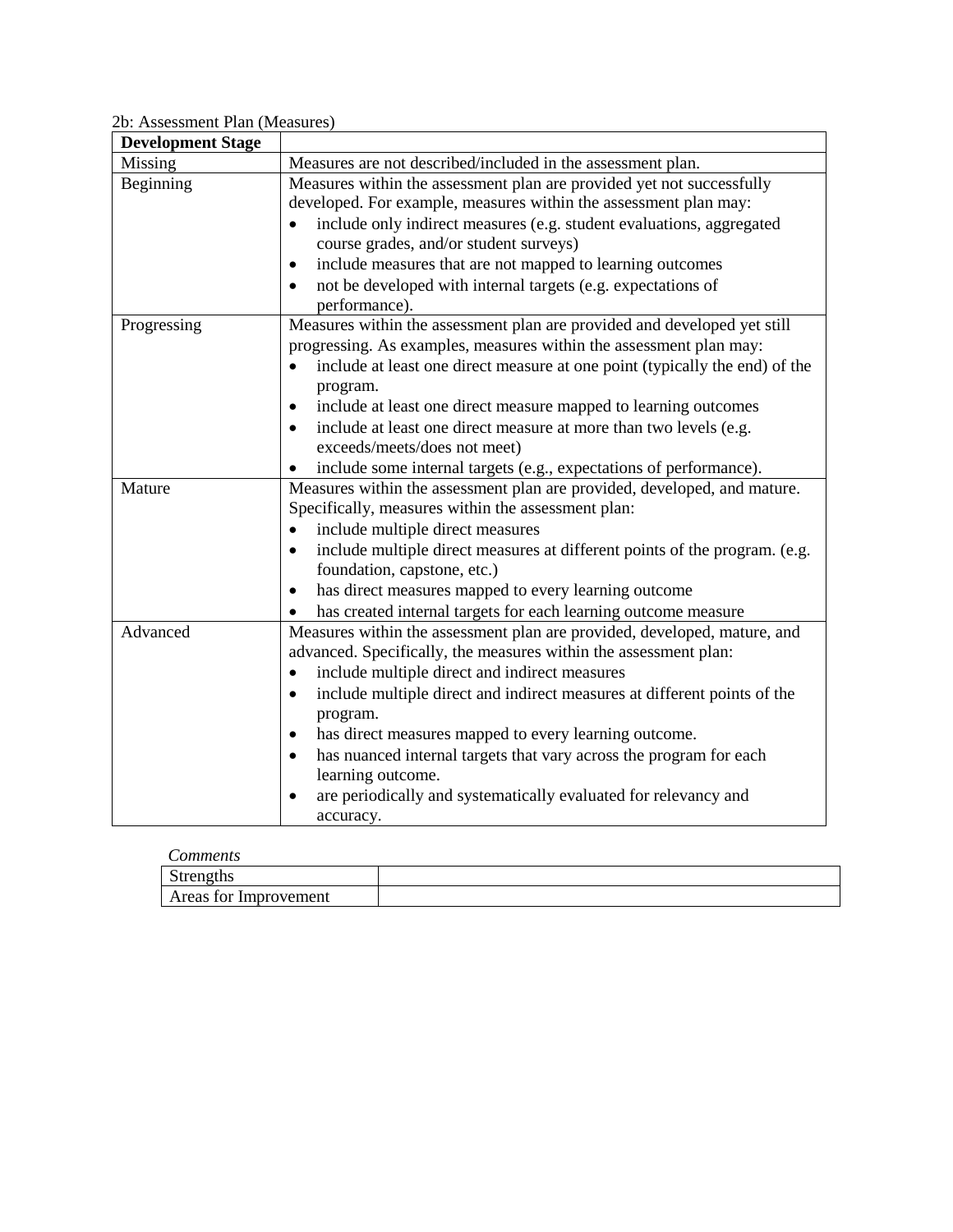# 4: Evidence of Student Learning

| <b>Development Stage</b> | <b>Description</b>                                                                   |  |  |
|--------------------------|--------------------------------------------------------------------------------------|--|--|
| Missing                  | Evidence/Data is not generated and /or collected.                                    |  |  |
| Beginning                | Evidence is provided yet not successfully developed. As examples, evidence           |  |  |
|                          | may suggest:                                                                         |  |  |
|                          | data are collected but trend data is not provided                                    |  |  |
|                          | data are not aggregated or analyzed for use                                          |  |  |
|                          | data does not provide comparisons to internal targets or external                    |  |  |
|                          | benchmarks                                                                           |  |  |
| Progressing              | Evidence is provided and developed yet still progressing. As examples,               |  |  |
|                          | evidence may:                                                                        |  |  |
|                          | include data analyzed/aggregated for use                                             |  |  |
|                          | include data presented for most (but not all) of the learning outcomes               |  |  |
|                          | include trend data for some (but not all) learning outcomes                          |  |  |
|                          | provide comparisons to at least some internal targets                                |  |  |
| Mature                   | Evidence is provided, developed, and mature. Specifically, evidence:                 |  |  |
|                          | includes trend data for each learning outcome<br>$\bullet$                           |  |  |
|                          | provides comparisons to internal targets each learning outcome.                      |  |  |
|                          | provides external benchmarking for some (but not all) learning outcomes<br>$\bullet$ |  |  |
|                          | evidence represents consistency across all modalities and locations                  |  |  |
| Advanced                 | Evidence is provided, developed, mature, and advanced. Specifically,                 |  |  |
|                          | evidence:                                                                            |  |  |
|                          | includes trend data for each learning outcome                                        |  |  |
|                          | provides comparisons to internal targets each learning outcome.                      |  |  |
|                          | provides external benchmarking for all learning outcomes                             |  |  |
|                          | evidence represents consistency across all modalities and locations                  |  |  |

| Comments              |  |
|-----------------------|--|
| Strengths             |  |
| Areas for Improvement |  |